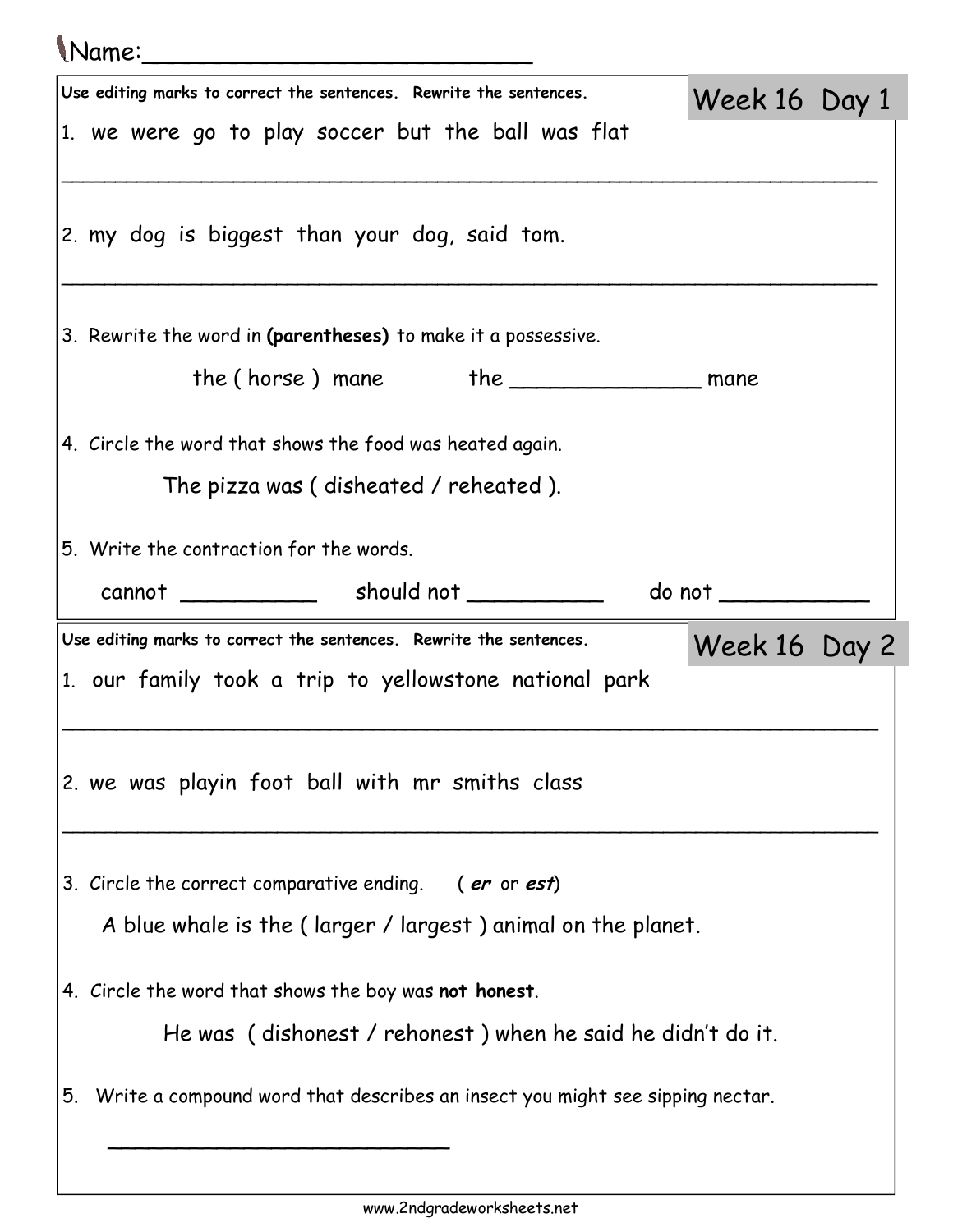## Name:\_\_\_\_\_\_\_\_\_\_\_\_\_\_\_\_\_\_\_\_\_\_\_\_\_

| Use editing marks to correct the sentences. Rewrite the sentences.              | Week 16 Day 3 |  |  |  |
|---------------------------------------------------------------------------------|---------------|--|--|--|
| 1. the house are blue green red                                                 |               |  |  |  |
|                                                                                 |               |  |  |  |
| 2. the door is un locked, said sam                                              |               |  |  |  |
|                                                                                 |               |  |  |  |
| 3. Circle the linking verbs in the sentences below.                             |               |  |  |  |
|                                                                                 |               |  |  |  |
| Jaysa is sick today. We were late for school yesterday.                         |               |  |  |  |
| 4. Circle the root word. Underline the prefix. Draw two lines under the suffix. |               |  |  |  |
| hopeless unhelpful remake disloyal                                              |               |  |  |  |
| 5. Write a compound word that describes when it is time to go to bed.           |               |  |  |  |
|                                                                                 |               |  |  |  |
|                                                                                 |               |  |  |  |
|                                                                                 |               |  |  |  |
| Use editing marks to correct the sentences. Rewrite the sentences.              | Week 16 Day 4 |  |  |  |
| 1. we wantd to play out side but it were two cold                               |               |  |  |  |
|                                                                                 |               |  |  |  |
| 2. mrs starkey are going to orlando florida for vacation                        |               |  |  |  |
|                                                                                 |               |  |  |  |
|                                                                                 |               |  |  |  |
| 3. Combine the two sentences into one with <b>and, but, or,</b> or so.          |               |  |  |  |
| Do you want to eat hamburgers?<br>Do you want to eat pizza?                     |               |  |  |  |
|                                                                                 |               |  |  |  |
| 4. If someone is <i>unable</i> to do something, they                            |               |  |  |  |
| do it again can do it well cannot do it do it slowly                            |               |  |  |  |
| 5. What is the name of your state? _                                            |               |  |  |  |